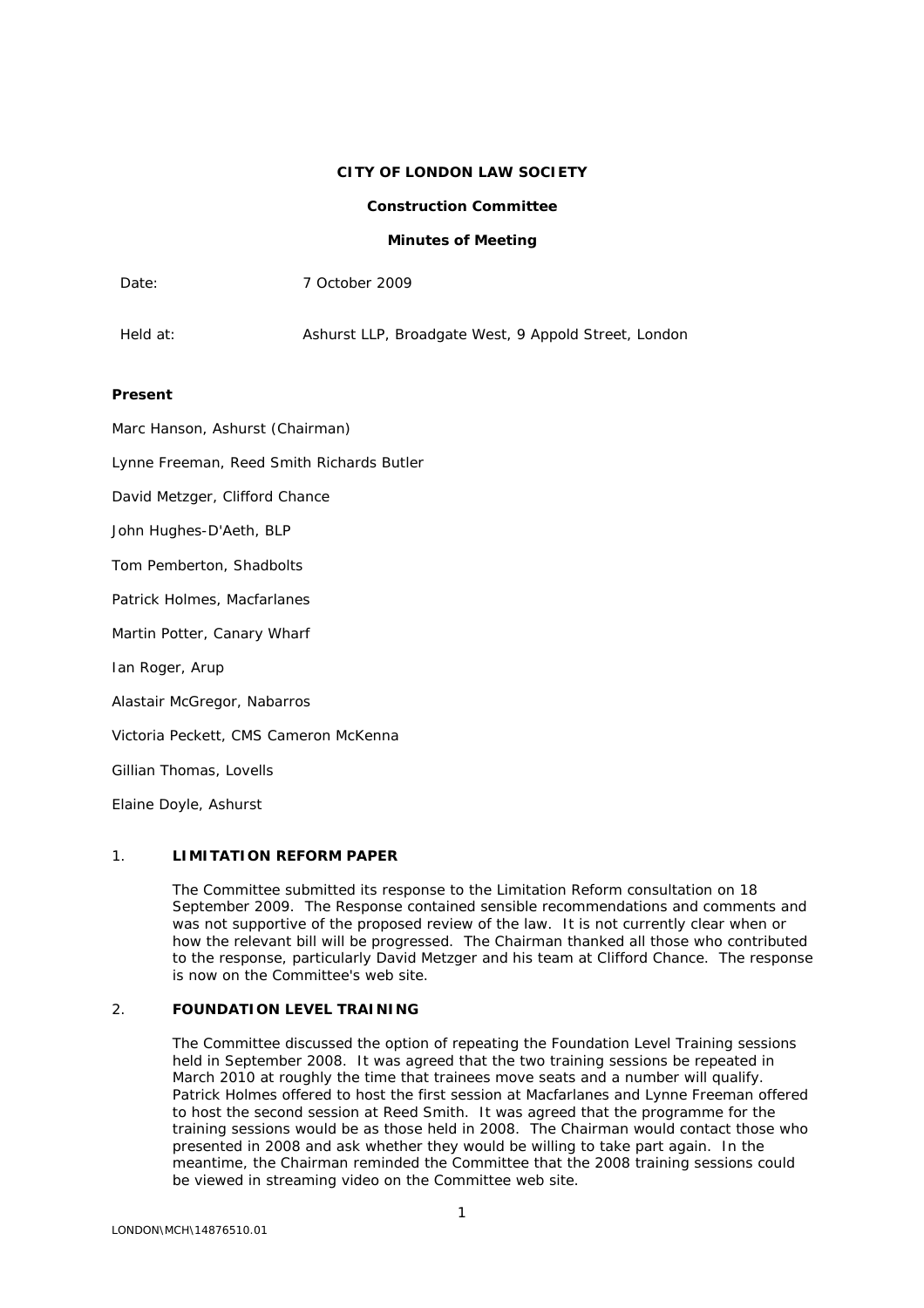## 3. **THIRD PARTY RIGHTS INITIATIVE**

The Chairman, Patrick Holmes and Martin Potter had attended a meeting of the Land Law Committee in the Spring to discuss a joint approach to promoting the use of third party rights in lieu of collateral warranties. The Chairman had subsequently received a request from the Chairman of the Land Law Committee asking the Construction Committee to produce a note on the advantages of third party rights. It was intended that the note would be used as a basis for a media and educational campaign by both committees to illustrate to property lawyers, banking lawyers and surveyors of the benefits of third party rights as opposed to collateral warranties. The Chairman undertook to produce a draft note for discussion.

## 4. **FUTURE WORK STREAMS**

### 4.1 Construction Act

The Committee noted that the bill reforming the Construction Act was due to have its third reading on 30 October 2009. As revisions to the Scheme were at least 18 months away it was agreed it would be premature to look at any specific guidance on the reform of the Act.

### 4.2 JCT

It was noted by the Committee that the JCT had recently published amendments to contracts and the contracts themselves dealing with issues such as two stage contracting, sustainability and project bank accounts – topics that might otherwise have been suitable for consideration by the Committee.

### 4.3 Insurance

The Committee discussed an increasingly common problem occurring in relation to fit-out works. It is far more cost effective for a tenant if the landlord of an existing building procures that his insurers waive their rights against any tenant fit-out contractor in relation to any damage that might be caused by the tenant fit-out contractors' activities. Increasingly, however, landlords are refusing to allow this and as such the tenant or its fit-out contractor is obliged to maintain high levels of public liability insurance to cover the risk. Where the value of the fit-out contract is low and the value of the building in which the works are being carried out is high, this can result in a disproportionate cost to the tenant. As the tenant will invariably seek to pass this on to the landlord it is not clear what commercial advantage a landlord gains by this arrangement. It has been noted, however, that in many instances the requirement for the tenant to take out public liability insurance is not disclosed until after the deal to take the lease has been done. This can put the tenant in a difficult position and is not an ideal way to start a hopefully long term commercial relationship. The Committee considered whether this was a topic suitable for guidance although it was appreciated that this might be something better dealt with by the Insurance Law Committee. The Chairman would raise the topic with the Insurance Law Committee.

### 4.4 Project Bank Accounts

The Committee discussed the current use of project bank accounts and recognised that their use was limited primarily to the public sector. The current proposals relating to project bank accounts put forward by the ACA, NEC and JCT all seemed to offer little benefit to sub-contractors and a likely cost to the employer. It was felt that the JCT version in particular was rushed out due to political considerations. Guidance on the subject was considered to be a possible topic for future work.

## 4.5 Adjudication Bonds

Thought had been given to producing a standard adjudication bond a number of years ago. This was not pursued on the basis that demand for a standard form was considered to be low. It was agreed that this was still probably the case.